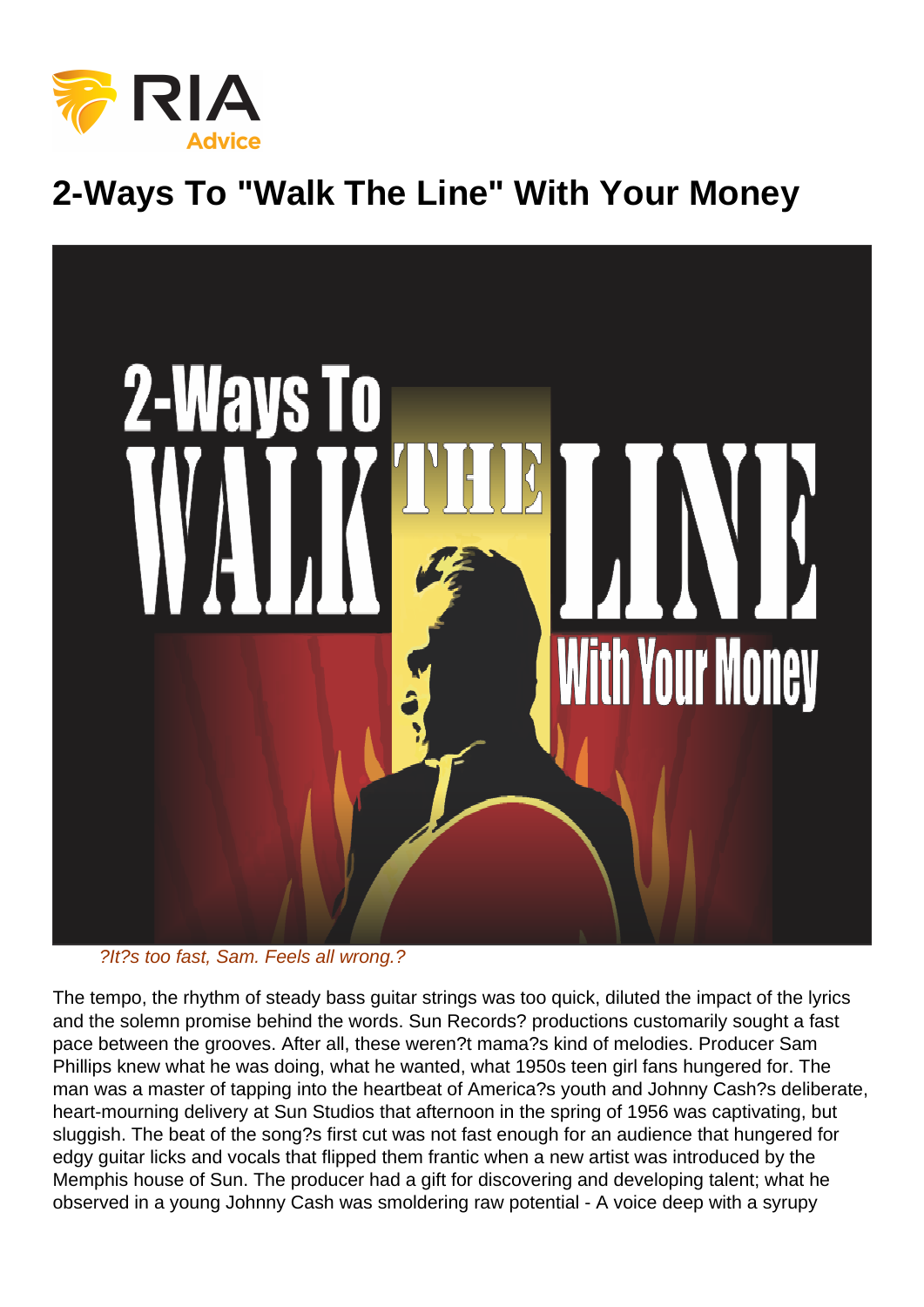resonance connected to messages embedded in lyrics that echoed of old souls tormented by social strife so beautifully captured by then-tenured folk artists like Woody Guthrie. ?Along with rockabilly guitarist Luther Perkins and bassist Marshall Grant, the trio known as Johnny Cash and the Tennessee Two, forged a unique sound. The sharp edge of a buzzy razor connected to the undertone of an addictive to the ear clickity-clack bass which mirrored the beat of an articulated locomotive?s driving wheels as they chugged along at steady cadence.

?I keep a close watch on this heart of mine, I keep my eyes wide-open all the time, I keep an eye out for the tie that binds, because you?re mine, I walk the line.?

# **Can you hear the chug-chug of the locomotive?**

For large brokerage firms, each investor?s contribution to profit is calculated down to the penny. The goal is to maximize your account?s invested asset influence on a firm?s bottom line. Nothing unethical about profit. However, ?walking the line,? or staying true to a discipline that places your interest first is a challenge unless you?re a hardcore do-it-yourselfer kind of investor. Heck, if that?s the case, the financial world is your oyster. There are plenty of low cost, commission-free exchange traded funds to own or trade. Tremendous research is available at the fingertips for those who are motivated to do their own homework. However, when it comes to financial advice or guidance? Caveat emptor is warranted. Example:

?Investors who seek advice from discount brokerage firms might assume the counsel they get is impartial, given how these firms have rejected the old Wall Street model of working on commissions.In fact, advisers at some of the biggest discount brokerage firms make more money if they steer clients toward more-expensive products, according to disclosures from the firms and people who used to work at them. That means customers could end up with investment products and services that are costlier than they need.? -?Jason Zweig & Anne Tergesen for The Wall Street Journal,?January 10, 2018.

Unfortunately, I am personally acquainted with these motives. Even the afterlife doesn?t prevent an investor from being a profit center. On the contrary. Allegedly, after an investor dies, beneficiaries, heirs, trustees, consolidate and cement additional assets at the brokerage firm the deceased patronized. I became aware of this interesting yet disturbing tidbit at my arbitration hearing with former employer Charles Schwab. One of their bean counters on payroll from San Francisco made a case that profits from deceased investor assets are near eternal. So, it shouldn?t be a surprise that financial advice branded as helpful is suspect enough for you to keep a close watch on that potential margin of yours. If the motivation is to financially ?walk the line,? remain focused, you?re in for a challenge; the temptation to stray from disciplined approaches to portfolio management and fall recklessly for stories perpetuated by brokerage in-house ?strategists, ? is formidable, especially as market volatility blossoms. Here?s a couple of ways to keep your eyes open **all the time.**

## 1. **Step away from popular media narratives about markets and personal finance.**

The national media market gurus and superstar personal finance pundits regurgitate information that?s not constructive to building wealth or capital preservation. They?re confident they?ll rarely be held accountable for what they say.? Frankly, the retail public doesn?t possess the confidence nor in some cases, financial literacy to question the guidance. National media spreads the messages, professionals who applaud the stories are mostly employed by the gatekeepers and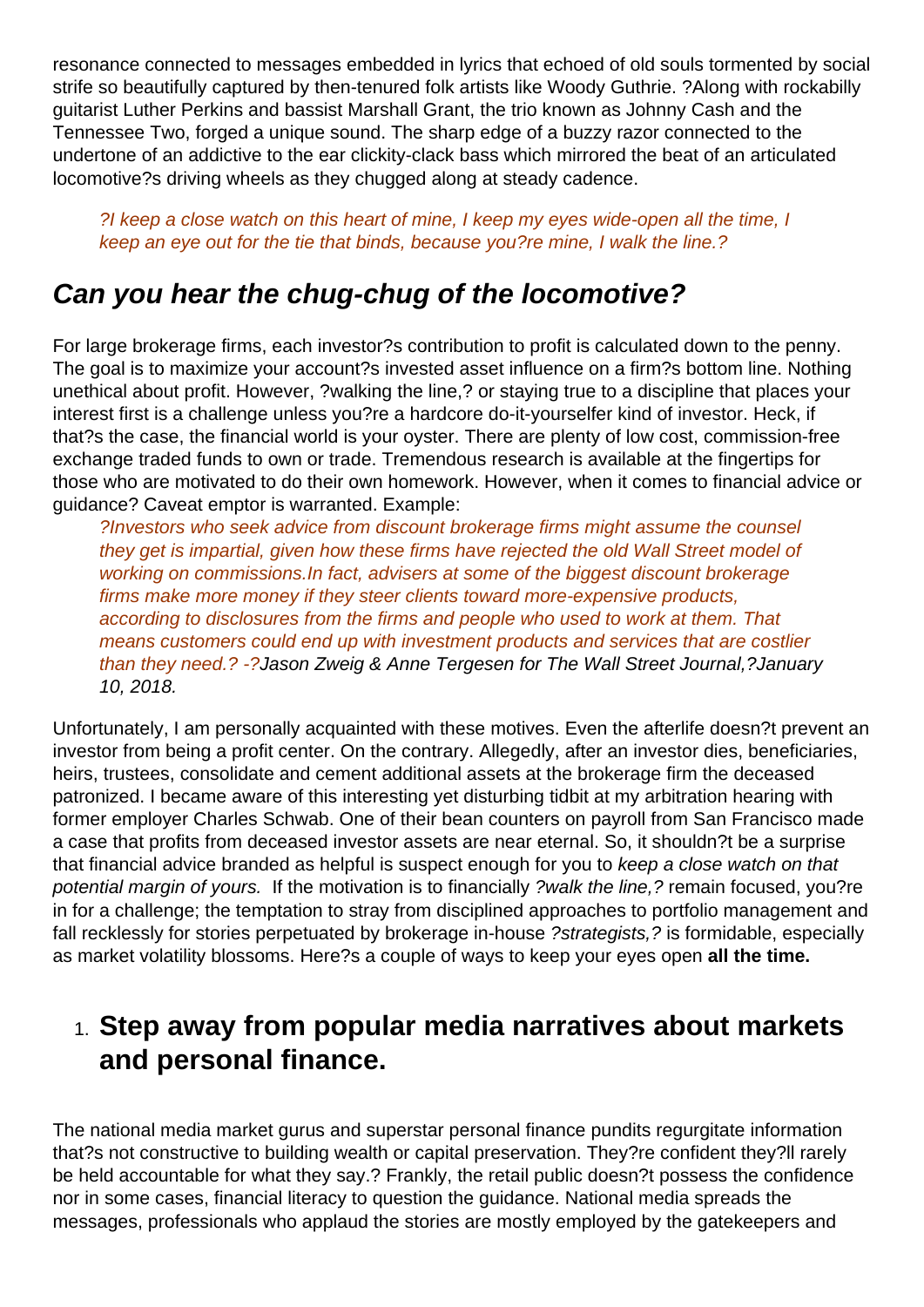earn better than average livings through the support of narratives that mostly come down to ?set a portfolio and forget it.? While these so-called words of wisdom sound good, they do little to help you achieve financial goals. Financial planning A-lister Suze Orman was recently plastered all over [www.cnbc.com](https://www.cnbc.com) with the following insight shared in an interview: Excerpt:

?Orman explained that if a 25-year-old puts \$100 into a Roth IRA each month, they could have \$1 million by retirement.??

While I wholeheartedly agree with a monthly investing or saving discipline spouted here, especially into a Roth IRA where earnings grow tax-deferred and withdrawn tax-free at retirement, I had a dilemma making her retirement numbers work.

As outlined in the chart above, on an inflation-adjusted basis, achieving a million-buck balance in 40 years by dollar-cost averaging \$100 a month, requires a surreal 11.25% annual return. In the real world (not the superstar pundit realm), a blind follower of Suze?s advice would experience a whopping retirement funding gap of \$695,254.68. I don?t know about you, to me this is a Grand Canyon expectation vs. reality-sized unwelcomed surprise. On a positive note, investing on a disciplined basis for 40 years still results in a retirement account balance most Americans nearing retirement would envy. However, it?s far from a million as touted so effervescently by Ms. Orman. Here?s another statement of wisdom that will have you stumble, not walk a line.

?Stocks average 10% a year if you just hold on.?

A popular roboadviser called WealthFront which is an electronic portfolio asset allocator, regularly shares a chart alone and within blog posts. It outlines how the growth of a dollar invested in the stock market appreciates to roughly \$34,000 if invested from 1871 through 2015. 1871.The president of the United States was Ulysses S. Grant.Orville Wright of the Wright Brothers was born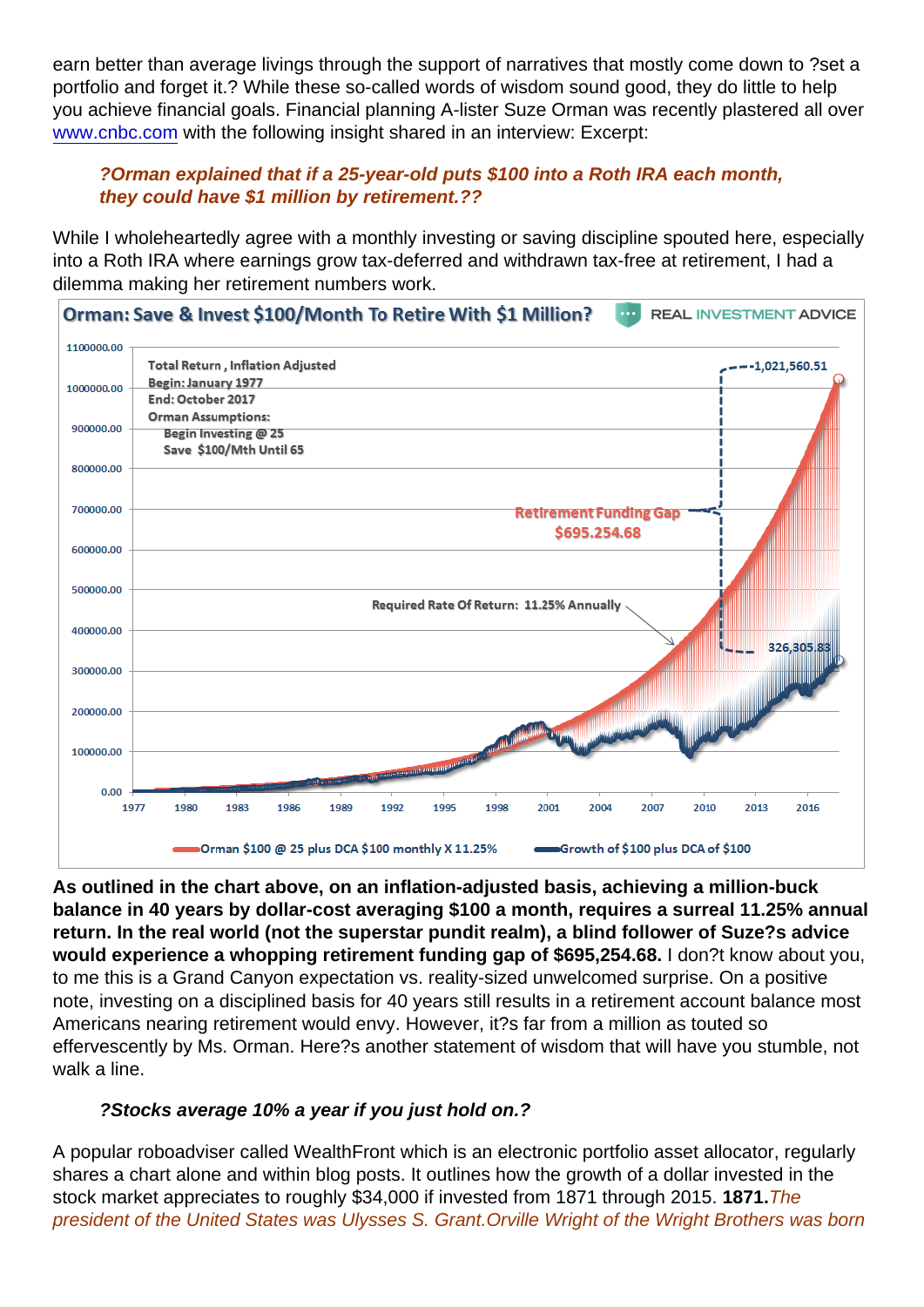in August of that year.Is 10% completely false. No.Misleading, yes. Is it realistic to base return assumptions for retirement planning on numbers many pundits share in the national media? No. From 1871 to present the total nominal return was 8.08% versus just 6.86% on a ?real? adjusted for inflation basis. While the percentages may not seem like much, over such a long period the ending value of the original \$1000 investment was lower by an astounding \$270 million dollars. Since 1900, stock market appreciation plus dividends has provided investors with an? average ?return of roughly 10% per year.?Historically, 4%, or 40% of the total return, came from dividends. The remaining return (60%), came from capital appreciation that averaged 6%. There are several fallacies with the notion that the markets long-term compound at 10% annually. The market does not return 10% every year. ?There are many years where market returns have been sharply higher, significantly lower or flat lined. The analysis does not include the real-world effects of inflation, taxes, fees, and other expenses? that subtract from total returns. SHOCKER ? You don?t have 146 years to invest. ?Using ?perpetual? holdings periods for something as finite as a human life is plain irresponsible. Also, it?s a warm and fuzzy idea, perhaps a bit Pollyannaish, to believe an individual can begin saving and investing at age 23 and remain consistent for 45 years to capture those appetizing long-term equity returns. I applaud those who have or can. However, with that pesky thing called life (strife), that Johnny Cash wrote so much about, it?s near impossible for a majority of Americans to accomplish this fiscal feat. I?d say people have a good 20 years of savings potential in them. Max. Consider the reasons why saving and investing for four decades isn?t realistic. I bet you can rattle two or three off the top of your head. Here are a few. Crippling student loan debt : Per a study by the Brookings Institute, student loan borrowers who left school owing at least \$50,000 in student loans 2010 had failed to pay down any of the debt four years later. There are approximately 5 million borrowers affected out of a total of 44 million Americans saddled with student loan obligations. The most recent overall loan delinquency rate stands at 11.2% and the median monthly student loan payment is \$203 per one of my favorite internet hubs of information ? [www.studentloanhero.com](https://www.studentloanhero.com). Very little financial cushion : According to Bankrate.com survey, 57% of Americans don?t have access to \$500 to cover unexpected expenses. A downright embarrassing personal savings rate, overall: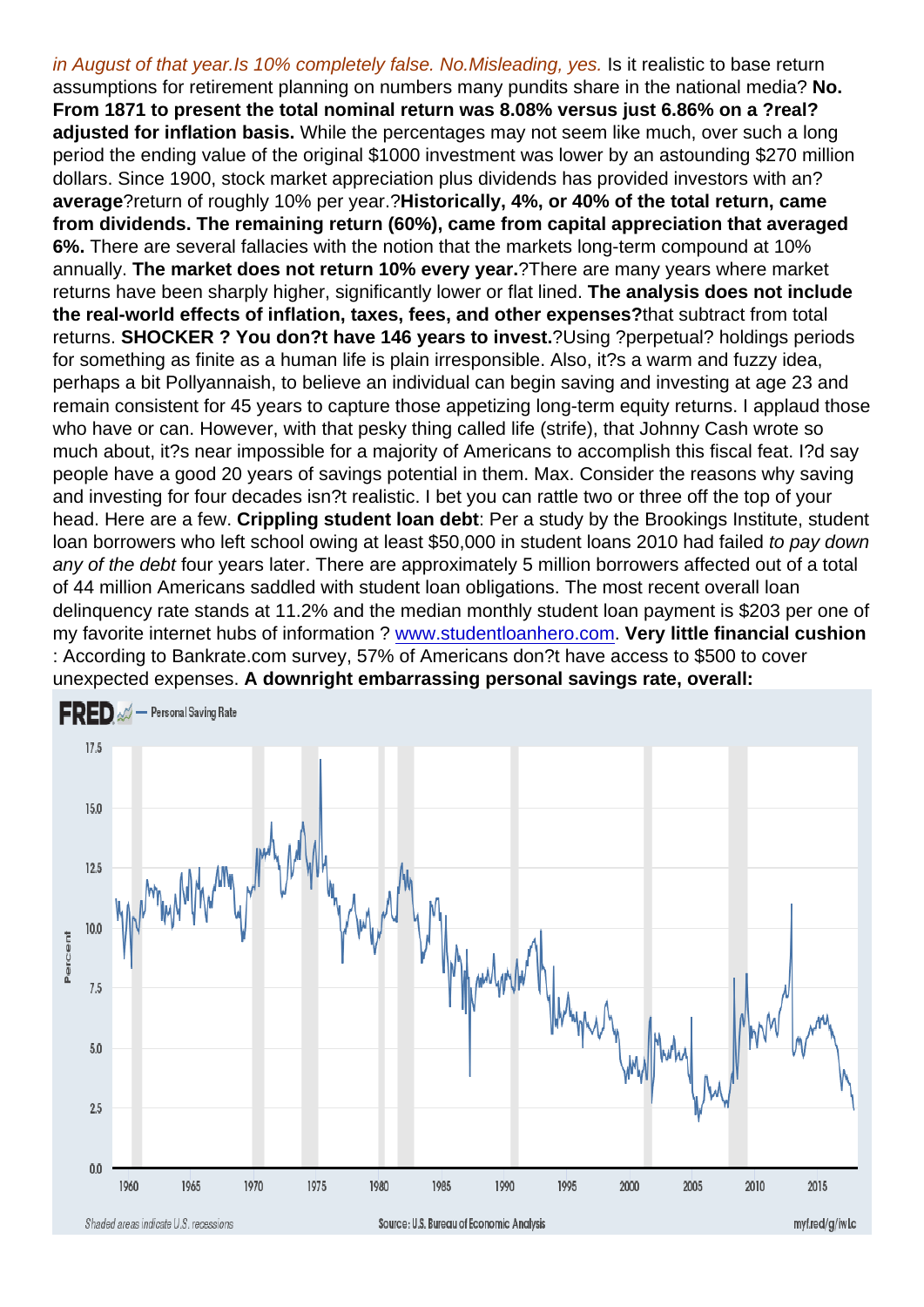As of December 2017, the personal U.S. saving rate fell to 2.4%. You need to return to the summer of 2005 to get close to an equally dismal percentage. Unless I?m missing something, with close to 80% of full-time working Americans living paycheck-to-paycheck and utilizing debt to fuel consumption, it?s rare to have the ability to invest and save long enough to achieve average annual 10% stock market returns. More likely, an average bear market (-37%), will inflict enough damage to wipe out half your long-term portfolio. No wonder retail investors spend a good part of their investment lives striving to break even.

It?s fine to watch financial programming, peruse what financial journalists are putting out there. I have my favorite writers, television personalities just like you probably do. Occasionally, there?s a tidbit of wisdom that captures my attention and warrants further investigation. I begin the day at 3:30am with Real Investment Advice, CNBC, The Financial Times, The Wall Street Journal, Bloomberg, The Street.com and various blogs (whew). It gives me a chance to take in top of mind topics. However, after 25 years plus in this industry, I?m also able to isolate the noise from what?s relevant. Want to walk the line? Place boundaries around the time you spend taking in what mainstream financial personalities put out there. At the least, consider information you believe relevant as topics for discussion with your adviser.

## 2. Bonds are dead.

Not trying to be a wet blanket here, but c?mon. Again? Maybe the line I?m walkin? needs to be crossed. Too early to say. The pros in this business who believe the 10-year Treasury yield must breach 3% have converged on one side of the boat. The contrarian in me along with several data [points compel me to maintain a preference to remain on the lonely side of the ship. These po](https://realinvestmentadvice.com/wp-content/uploads/2018/02/Rosso-Slide-1-022118.png)ints include: Current consensus estimates of GDP (2.5% - not too hot, not too cold), over indebtedness of governments, corporations, individuals, and inflation as measured by the Fed?s preferred price index, the PCE (see below), expected to remain contained and not meet the Fed?s 2% target until mid-2019.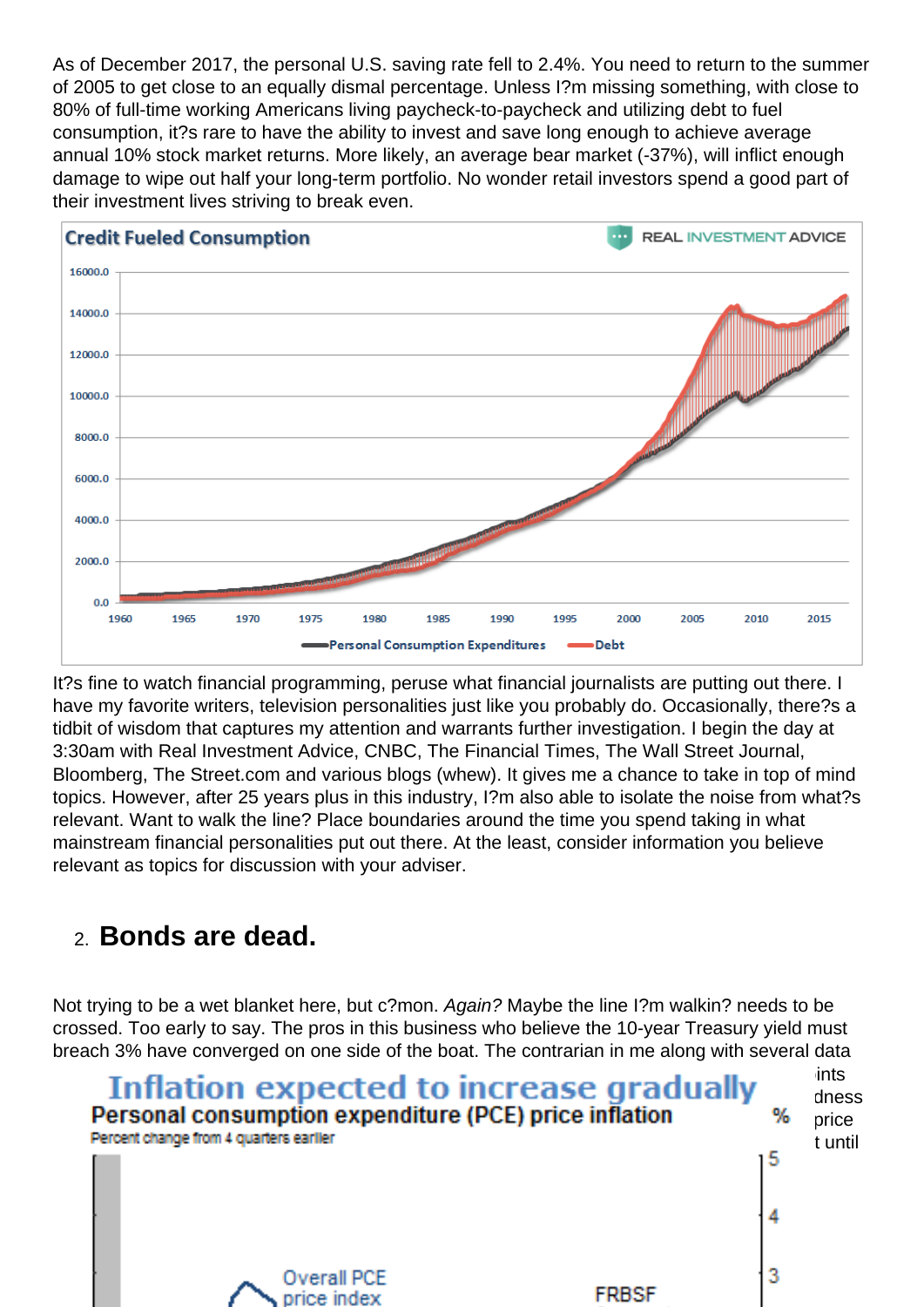forget demographics. The U.S. population is aging which puts a lid on how high inflation-adjusted interest rates can go. Per recent research by the Federal Reserve Bank Of San Francisco:

- ?Changing demographics can affect the natural real rate of interest, r-star; the inflationadjusted interest rate that is consistent with steady inflation at the Fed?s target and the economy growing at its potential. Demographic trends affect the equilibrium rate by changing incentives to save and consume. Lengthier retirement periods may raise some households? desire to save rather than consume, lowering r-star. At the same time, declining population growth increases the share of older households in the economy, who generally have higher marginal propensities to consume, raising consumption and r-star.
- As population growth declines, it could also reduce real GDP growth and productivity, thereby putting downward pressure on r-star.

• In the United States, these demographic changes have already put significant downward pressure on interest rates between 1990 and 2017. As demographic movements tend to be long-lasting, the effects on interest rates may be ongoing. A lower equilibrium rate has the potential to limit the scope for the Federal Reserve to cut interest rates in response to future recessionary shocks.

Usually, as the chart below indicates, when the 10-year Treasury gets extremely oversold as it is currently, the yield has at the least, topped out or pulled back.